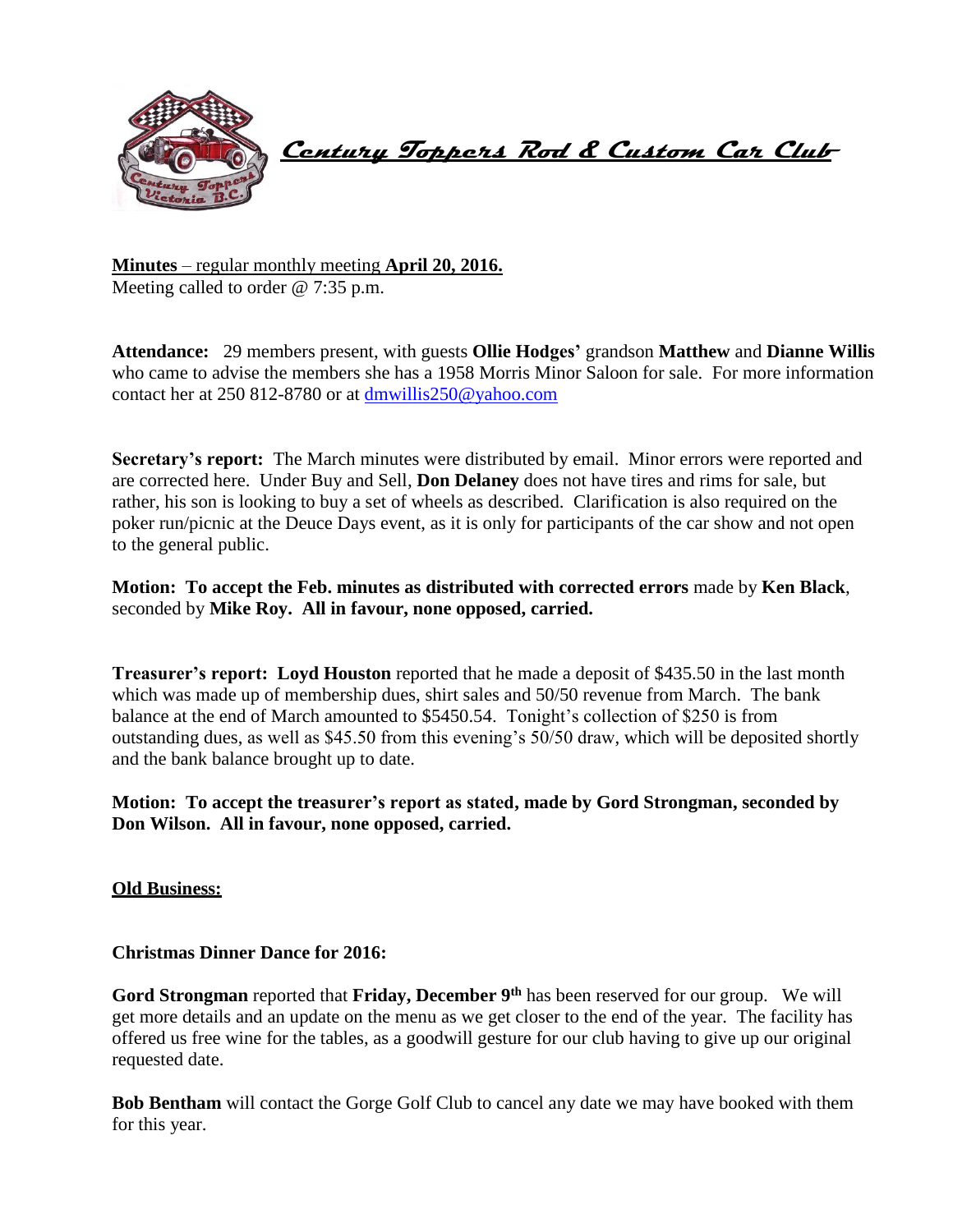## **Website and Facebook update:**

Updating of the website is ongoing. **Bill Campbell** has completed the transfer of the administration of our domain name to a local company. The charges are much more reasonable at \$15.00/year for two years. Our Facebook page is up and running and seems to be popular with members.

# **Club Apparel:**

**Reg Young** bought the t-shirt and one of the two remaining club shirts this evening. Only 1 of the new 2016 shirt editions is still available – white, size large.

## **Rock and Roll for Little Souls:**

Awaiting instructions on loading times. **Loyd Houston** is involved in the production of shirts for the event so if you are interested in buying one and not planning to attend the show, contact Loyd. The electronic racing machine will be at the show again this year.

# **ICBC Informational Seminar:**

This has been moved to the fall. Details to follow.

## **Club Picnic/Poker Run:**

We plan to hold the poker run again this year with **John Fleury** and **Loyd Houston** coming up with a new design. We require volunteers to help and the following members agreed to help: **Al Breen, Marlon Ball, Bill Campbell, James Robinson, Bob Bentham, Loyd Houston, and John Fleury.**

## **Parade Entry:**

Insurance documents have been received and our entry has been accepted. Participants are as follows: **Don Wilson, Bill Campbell, Bob Bentham, James Robinson, Bob Parker, Marlon Ball, Russ Etherington, Gord Strongman, Ollie Hodges, Darren Leek, Mike Roy, Don Delaney, and Rick Dosouto. Rick** has also agreed to have his completed Chevy pickup on the flatdeck this year.

## **Mission Raceway:**

It was decided this evening to set **July 30th** as the date to go to **Mission Raceways.** That date involves old time drag racing. Those who decide to go should organize transportation.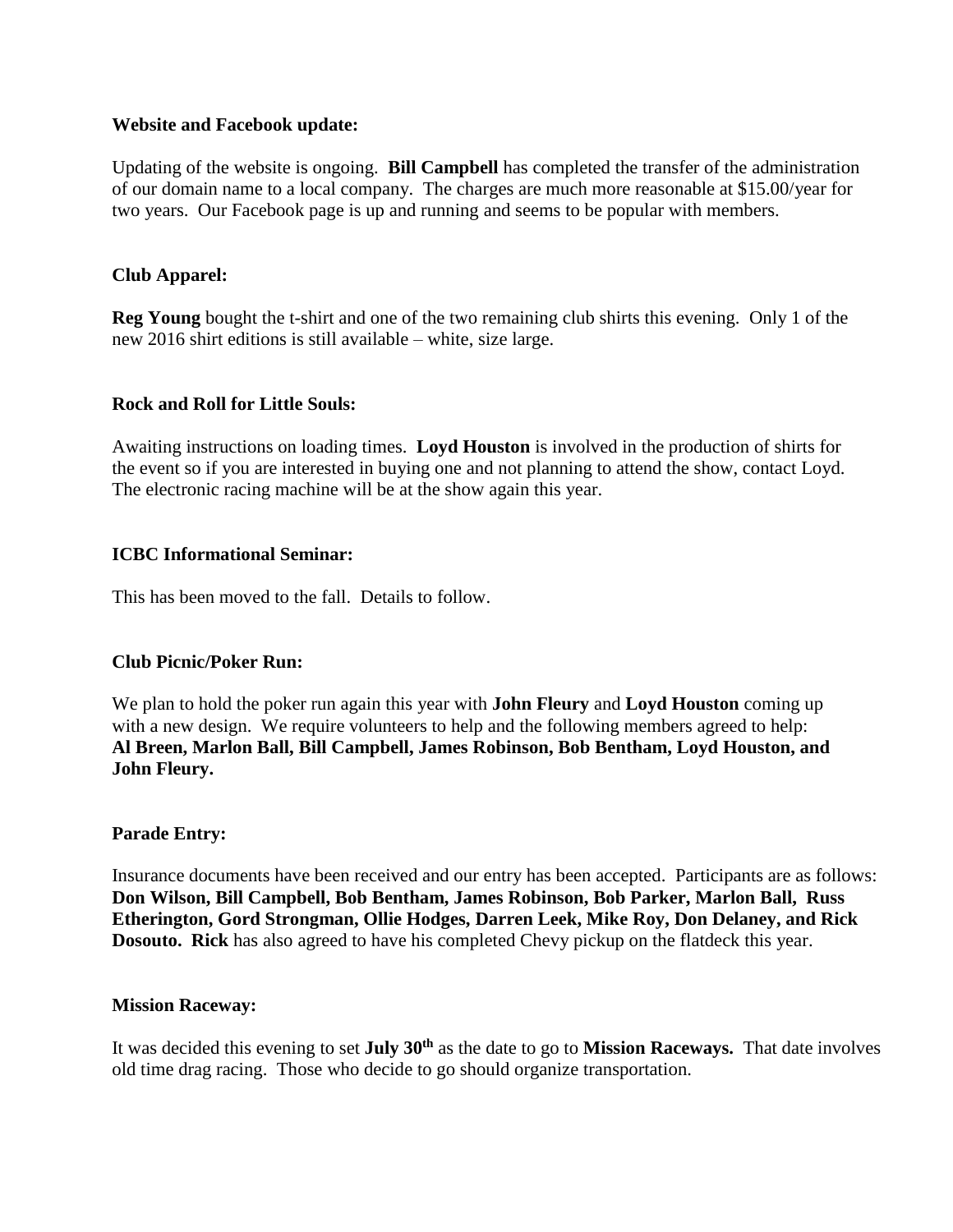# **B R E A K --- 50/50 draw this evening won by Ken Black -- \$35.50 and he donated \$10.00 back to the club.**

#### **New Business:**

#### **One of the Originals:**

**Ken Black** raised a point about one of our original members and made the following motion**:**

# **Motion: That Bob Parker be named as an Honorary Lifetime Member from this day forward, seconded by Don Delaney. All in favour, none opposed, carried.**

#### **Car Club Plaques:**

Those interested in club car plaques are as follows: Brass (\$35) - **Al Breen, John Fleury and Grant Brieland.** Aluminum (\$25) **– Marlon Ball** 

#### **Ethanol in Regular Gas:**

**Russ Etherington** described a talk he had with **Sid Moorhouse** about regular gas composition. **Sid** outlined the problem he had with regular gas in his car which was stored over the winter. The Ethanol in the gas rises to the top of the fluid level and is very corrosive, as it ate up his float and badly corroded the terminals on his fuel pump. Premium gas has no Ethanol in it at all, so if you plan to store your vehicle for any length of time, **Sid** says don't let it sit with regular gas in the tank.

#### **Deuce Days 2016:**

Parking issues have arisen recently with the Empress now denying use of their front lawn for parking of the deuce convertibles, and the Legislature lawn now being off limits to parking as well. Organizers will try and resolve these problems before the date of the event, as this presents a real challenge to find sufficient parking space for all the participants.

#### **Kamloops event:**

**Bill Campbell** read a communiqué received from **Nick Grabas (Anything Rod & Custom)** regarding a car event to be held on **July 2-3<sup>rd</sup> in Kamloops**. It is a special birthday celebration for Gene Winfield who is turning 89 and the event will cost \$70.00/person for the show and meal. For more details contact Nick at: **778 471-1941**